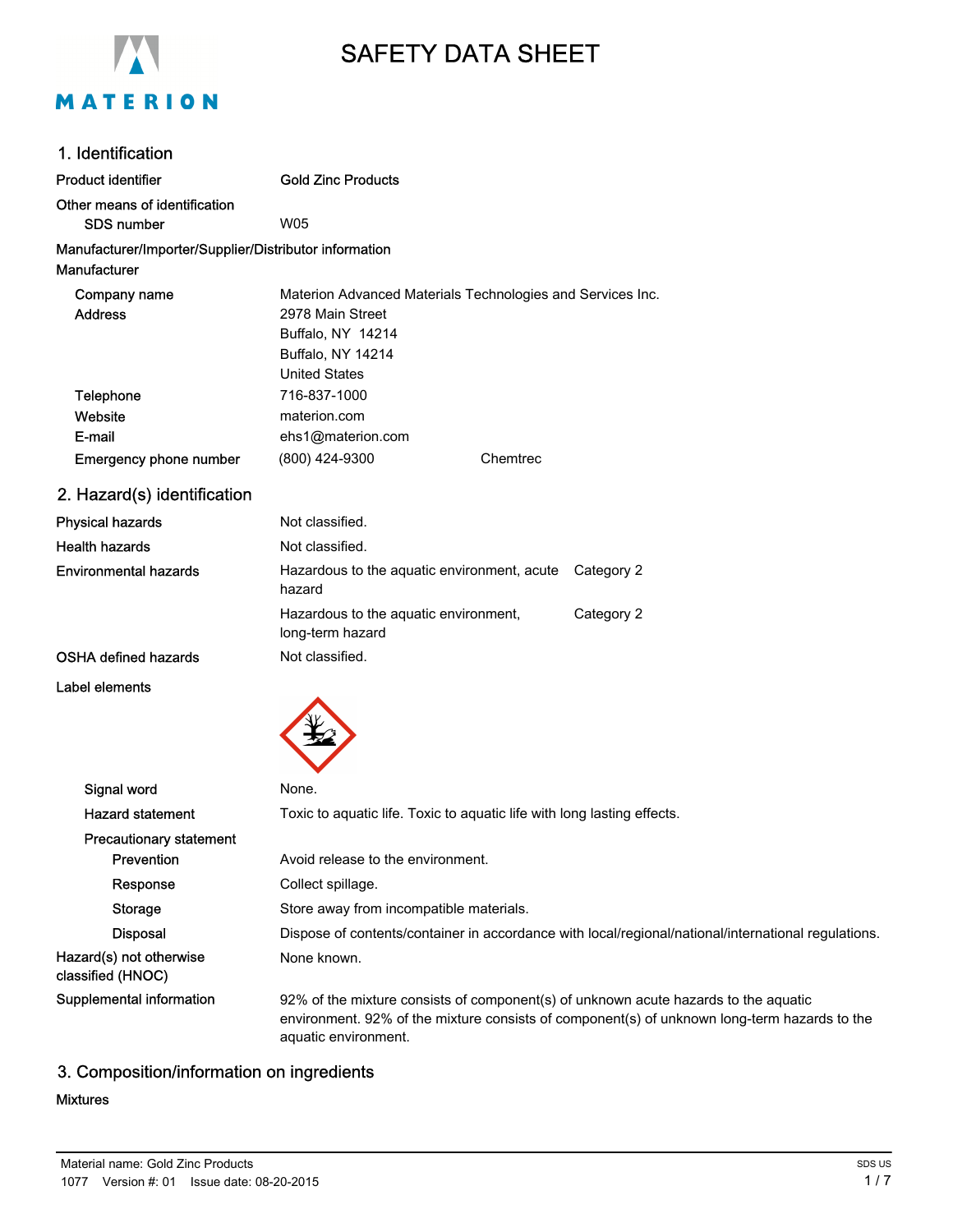| Chemical name | Common name and synonyms | <b>CAS number</b> | %         |
|---------------|--------------------------|-------------------|-----------|
| Gold          |                          | 7440-57-5         | $85 - 99$ |
| Zinc          |                          | 7440-66-6         | 1 - 15    |

\*Designates that a specific chemical identity and/or percentage of composition has been withheld as a trade secret.

### 4. First-aid measures If dust from the material is inhaled, remove the affected person immediately to fresh air. Call a physician if symptoms develop or persist. Inhalation Skin contact **Rinse skin with water/shower. Get medical attention if irritation develops and persists.** Eye contact **Rinse with water. Get medical attention if irritation develops and persists.** Ingestion **Rinse mouth. If ingestion of a large amount does occur, call a poison control center immediately.** Most important **Direct contact with eyes may cause temporary irritation.** symptoms/effects, acute and delayed Indication of immediate medical Provide general supportive measures and treat symptomatically. attention and special treatment needed Ensure that medical personnel are aware of the material(s) involved, and take precautions to protect themselves. General information 5. Fire-fighting measures Suitable extinguishing media Not available. Unsuitable extinguishing media Water. Specific hazards arising from During fire, gases hazardous to health may be formed. the chemical Special protective equipment Self-contained breathing apparatus and full protective clothing must be worn in case of fire. and precautions for firefighters Fire fighting **Fire fighting** Move containers from fire area if you can do so without risk. equipment/instructions

Specific methods Use standard firefighting procedures and consider the hazards of other involved materials. General fire hazards No unusual fire or explosion hazards noted.

#### 6. Accidental release measures

| Personal precautions, protective<br>equipment and emergency<br>procedures | Keep unnecessary personnel away. Keep people away from and upwind of spill/leak. Keep out of<br>low areas. Wear appropriate personal protective equipment. Avoid inhalation of dust from the<br>spilled material. Use a NIOSH/MSHA approved respirator if there is a risk of exposure to dust/fume<br>at levels exceeding the exposure limits. Do not touch damaged containers or spilled material<br>unless wearing appropriate protective clothing. Ensure adequate ventilation. Local authorities<br>should be advised if significant spillages cannot be contained. For personal protection, see section<br>8 of the SDS.                        |
|---------------------------------------------------------------------------|------------------------------------------------------------------------------------------------------------------------------------------------------------------------------------------------------------------------------------------------------------------------------------------------------------------------------------------------------------------------------------------------------------------------------------------------------------------------------------------------------------------------------------------------------------------------------------------------------------------------------------------------------|
| Methods and materials for<br>containment and cleaning up                  | This material is classified as a water pollutant under the Clean Water Act and should be prevented<br>from contaminating soil or from entering sewage and drainage systems which lead to waterways.<br>Stop the flow of material, if this is without risk. Collect spillage. If sweeping of a contaminated area<br>is necessary use a dust suppressant agent which does not react with the product. Collect dust<br>using a vacuum cleaner equipped with HEPA filter. Minimize dust generation and accumulation.<br>Sweep up or vacuum up spillage and collect in suitable container for disposal. For waste disposal,<br>see section 13 of the SDS. |
| <b>Environmental precautions</b>                                          | Avoid release to the environment. Contact local authorities in case of spillage to drain/aquatic<br>environment. Prevent further leakage or spillage if safe to do so. Do not contaminate water. Avoid<br>discharge into drains, water courses or onto the ground.                                                                                                                                                                                                                                                                                                                                                                                   |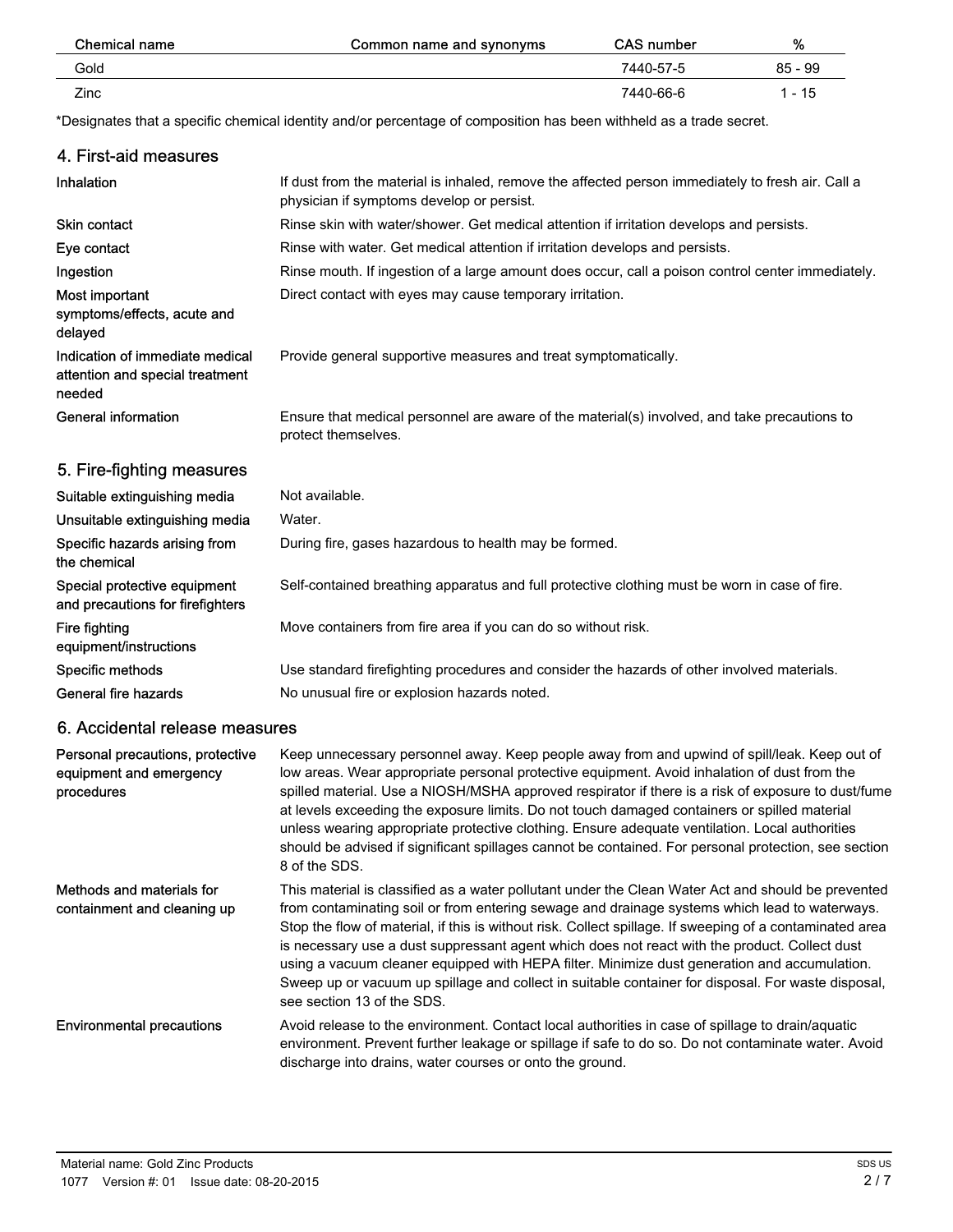# 7. Handling and storage

| 7. Handing and studyc                                           |                                                                                                                                                                                                                                                                                                                                                                                                                                                     |  |
|-----------------------------------------------------------------|-----------------------------------------------------------------------------------------------------------------------------------------------------------------------------------------------------------------------------------------------------------------------------------------------------------------------------------------------------------------------------------------------------------------------------------------------------|--|
| Precautions for safe handling                                   | Minimize dust generation and accumulation. Provide appropriate exhaust ventilation at places<br>where dust is formed. Avoid breathing dust. Avoid contact with skin and eyes. In case of<br>insufficient ventilation, wear suitable respiratory equipment. Wear appropriate personal protective<br>equipment. Observe good industrial hygiene practices. Practice good housekeeping. Avoid release<br>to the environment. Do not empty into drains. |  |
| Conditions for safe storage,<br>including any incompatibilities | Store in original tightly closed container. Store in a well-ventilated place. Store away from<br>incompatible materials (see Section 10 of the SDS).                                                                                                                                                                                                                                                                                                |  |
| 8. Exposure controls/personal protection                        |                                                                                                                                                                                                                                                                                                                                                                                                                                                     |  |
| Occupational exposure limits                                    | No exposure limits noted for ingredient(s).                                                                                                                                                                                                                                                                                                                                                                                                         |  |
| <b>Biological limit values</b>                                  | No biological exposure limits noted for the ingredient(s).                                                                                                                                                                                                                                                                                                                                                                                          |  |
| Control parameters                                              | Follow standard monitoring procedures.                                                                                                                                                                                                                                                                                                                                                                                                              |  |
|                                                                 | Individual protection measures, such as personal protective equipment                                                                                                                                                                                                                                                                                                                                                                               |  |
| Eye/face protection                                             | Use tight fitting goggles if dust is generated.                                                                                                                                                                                                                                                                                                                                                                                                     |  |
| Skin protection                                                 |                                                                                                                                                                                                                                                                                                                                                                                                                                                     |  |
| Hand protection                                                 | Not normally needed.                                                                                                                                                                                                                                                                                                                                                                                                                                |  |
| Other                                                           | Wear suitable protective clothing.                                                                                                                                                                                                                                                                                                                                                                                                                  |  |
| <b>Respiratory protection</b>                                   | Use a NIOSH/MSHA approved respirator if there is a risk of exposure to dust/fume at levels<br>exceeding the exposure limits.                                                                                                                                                                                                                                                                                                                        |  |
| <b>Thermal hazards</b>                                          | Wear appropriate thermal protective clothing, when necessary.                                                                                                                                                                                                                                                                                                                                                                                       |  |
| General hygiene considerations                                  | Always observe good personal hygiene measures, such as washing after handling the material<br>and before eating, drinking, and/or smoking. Routinely wash work clothing and protective<br>equipment to remove contaminants.                                                                                                                                                                                                                         |  |

# 9. Physical and chemical properties

| Appearance                                   |                                 |
|----------------------------------------------|---------------------------------|
| <b>Physical state</b>                        | Solid.                          |
| Form                                         | Not available.                  |
| Color                                        | Not available.                  |
| Odor                                         | Not applicable.                 |
| Odor threshold                               | Not available.                  |
| рH                                           | Not available.                  |
| Melting point/freezing point                 | 787.15 °F (419.53 °C) estimated |
| Initial boiling point and boiling<br>range   | 1664.6 °F (907 °C) estimated    |
| Flash point                                  | Not available.                  |
| <b>Evaporation rate</b>                      | Not available.                  |
| Flammability (solid, gas)                    | Not applicable.                 |
| Upper/lower flammability or explosive limits |                                 |
| <b>Flammability limit - lower</b><br>$(\%)$  | Not available.                  |
| Flammability limit - upper<br>(%)            | Not available.                  |
| Explosive limit - lower (%)                  | Not available.                  |
| Explosive limit - upper (%)                  | Not available.                  |
| Vapor pressure                               | 0.00001 hPa estimated           |
| Vapor density                                | Not available.                  |
| <b>Relative density</b>                      | Not available.                  |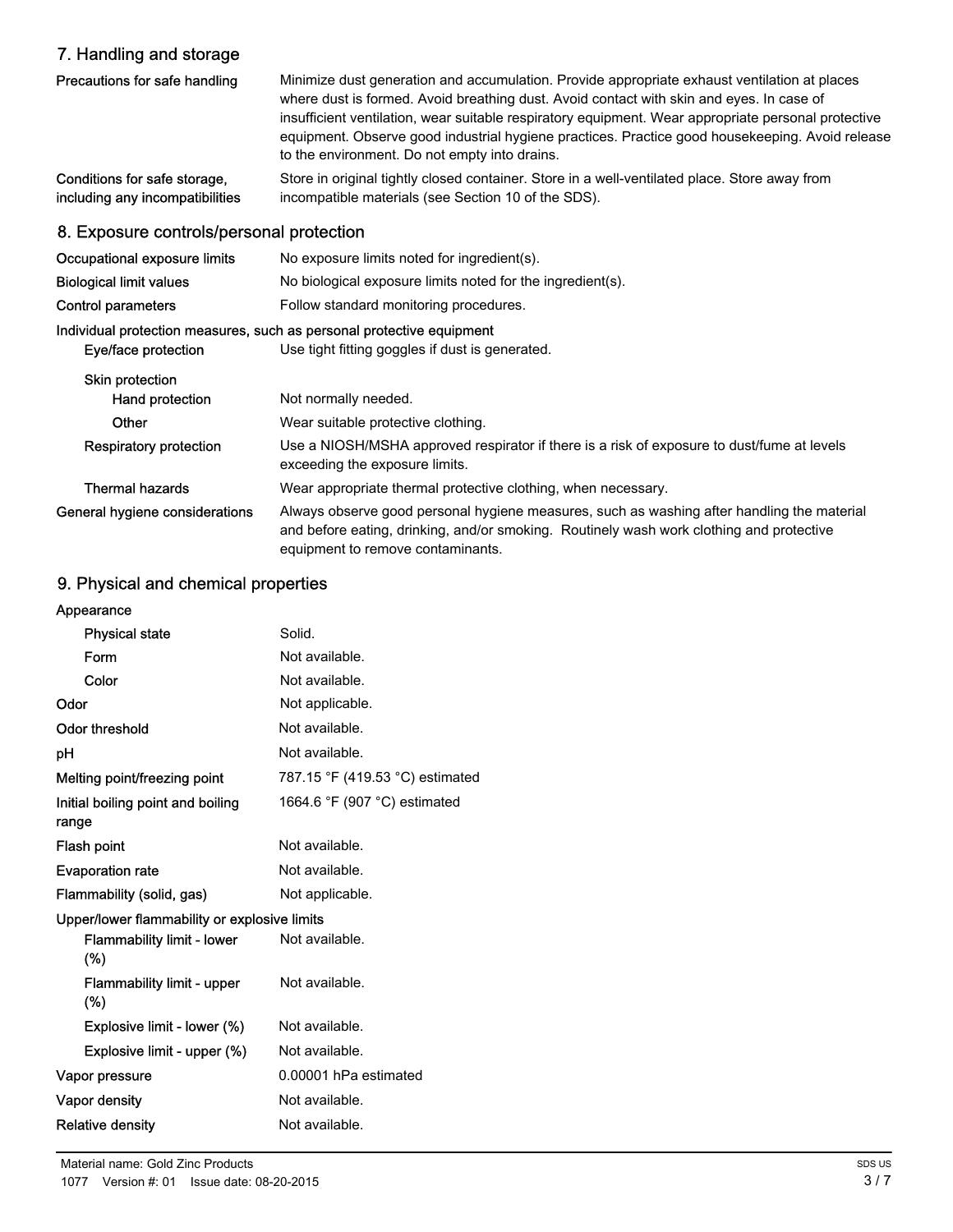| Solubility(ies)                                   |                                                                                                                                |
|---------------------------------------------------|--------------------------------------------------------------------------------------------------------------------------------|
| Solubility (water)                                | Not available.                                                                                                                 |
| <b>Partition coefficient</b><br>(n-octanol/water) | Not available.                                                                                                                 |
| Auto-ignition temperature                         | Not applicable.                                                                                                                |
| Decomposition temperature                         | Not available.                                                                                                                 |
| <b>Viscosity</b>                                  | Not available.                                                                                                                 |
| Other information                                 |                                                                                                                                |
| Density                                           | 18.32 g/cm3 estimated                                                                                                          |
| Specific gravity                                  | 18.33 estimated                                                                                                                |
| 10. Stability and reactivity                      |                                                                                                                                |
| Reactivity                                        | The product is stable and non-reactive under normal conditions of use, storage and transport.                                  |
| <b>Chemical stability</b>                         | Material is stable under normal conditions.                                                                                    |
| Possibility of hazardous<br>reactions             | No dangerous reaction known under conditions of normal use.                                                                    |
| Conditions to avoid                               | Contact with incompatible materials. Avoid dispersal of dust in the air (i.e., clearing dust surfaces<br>with compressed air). |
| Incompatible materials                            | Strong oxidizing agents.                                                                                                       |
| Hazardous decomposition<br>products               | No hazardous decomposition products are known.                                                                                 |
| 11. Toxicological information                     |                                                                                                                                |

## Information on likely routes of exposure

| Inhalation                                                                         | Inhalation of dusts may cause respiratory irritation.                                                               |
|------------------------------------------------------------------------------------|---------------------------------------------------------------------------------------------------------------------|
| Skin contact                                                                       | No adverse effects due to skin contact are expected.                                                                |
| Eye contact                                                                        | Dust in the eyes will cause irritation.                                                                             |
| Ingestion                                                                          | Expected to be a low ingestion hazard.                                                                              |
| Symptoms related to the<br>physical, chemical and<br>toxicological characteristics | Direct contact with eyes may cause temporary irritation.                                                            |
| Information on toxicological effects                                               |                                                                                                                     |
| <b>Acute toxicity</b>                                                              | Not available.                                                                                                      |
| Skin corrosion/irritation                                                          | Prolonged skin contact may cause temporary irritation.                                                              |
| Serious eye damage/eye<br>irritation                                               | Dust in the eyes will cause irritation.                                                                             |
| Respiratory or skin sensitization                                                  |                                                                                                                     |
| <b>Respiratory sensitization</b>                                                   | Not available.                                                                                                      |
| Skin sensitization                                                                 | This product is not expected to cause skin sensitization.                                                           |
| Germ cell mutagenicity                                                             | No data available to indicate product or any components present at greater than 0.1% are<br>mutagenic or genotoxic. |
| Carcinogenicity                                                                    | This product is not considered to be a carcinogen by IARC, ACGIH, NTP, or OSHA.                                     |
|                                                                                    | US. OSHA Specifically Regulated Substances (29 CFR 1910.1001-1050)                                                  |
| Not listed.                                                                        |                                                                                                                     |
| Reproductive toxicity                                                              | This product is not expected to cause reproductive or developmental effects.                                        |
| Specific target organ toxicity -<br>single exposure                                | Not classified.                                                                                                     |
| Specific target organ toxicity -<br>repeated exposure                              | Not classified.                                                                                                     |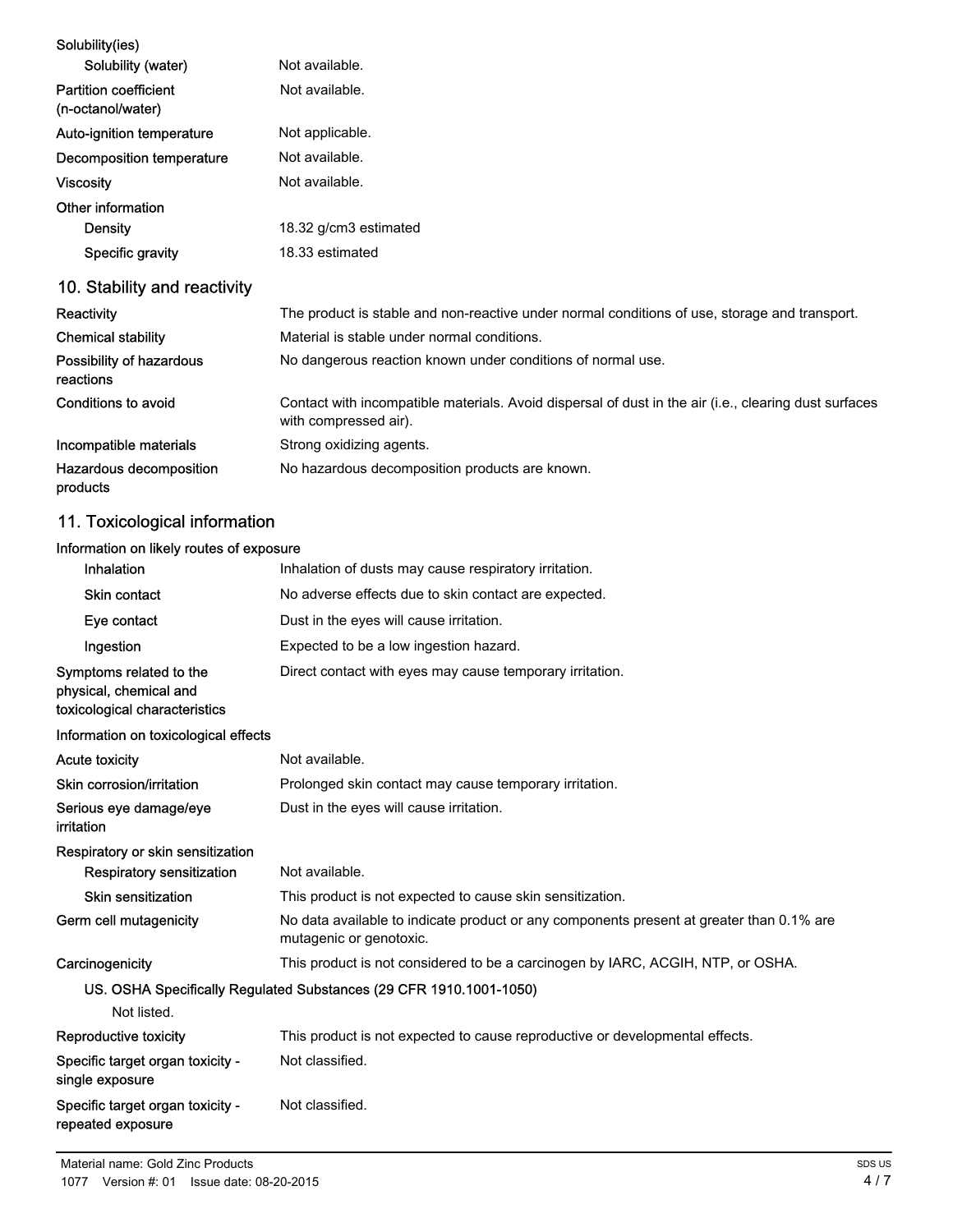#### Aspiration hazard Not available.

# 12. Ecological information

| Ecotoxicity |  |
|-------------|--|
|             |  |

**ty** exid Toxic to aquatic life with long lasting effects. Accumulation in aquatic organisms is expected.

| Product            |      | <b>Species</b> | <b>Test Results</b>               |
|--------------------|------|----------------|-----------------------------------|
| Gold Zinc Products |      |                |                                   |
| <b>Aquatic</b>     |      |                |                                   |
| Crustacea          | EC50 | Daphnia        | 35 mg/l, 48 hours estimated       |
| Fish               | LC50 | Fish           | 402.4773 mg/l, 96 hours estimated |

\* Estimates for product may be based on additional component data not shown.

| Persistence and degradability | No data is available on the degradability of this product.                                                                                                                                 |
|-------------------------------|--------------------------------------------------------------------------------------------------------------------------------------------------------------------------------------------|
| Bioaccumulative potential     | No data available.                                                                                                                                                                         |
| Mobility in soil              | No data available.                                                                                                                                                                         |
| Other adverse effects         | No other adverse environmental effects (e.g. ozone depletion, photochemical ozone creation<br>potential, endocrine disruption, global warming potential) are expected from this component. |

### 13. Disposal considerations

| <b>Disposal instructions</b>             | Collect and reclaim or dispose in sealed containers at licensed waste disposal site. This material<br>and its container must be disposed of as hazardous waste. Do not allow this material to drain into<br>sewers/water supplies. Do not contaminate ponds, waterways or ditches with chemical or used<br>container. Dispose of contents/container in accordance with local/regional/national/international<br>regulations. |
|------------------------------------------|------------------------------------------------------------------------------------------------------------------------------------------------------------------------------------------------------------------------------------------------------------------------------------------------------------------------------------------------------------------------------------------------------------------------------|
| Local disposal regulations               | Dispose in accordance with all applicable regulations.                                                                                                                                                                                                                                                                                                                                                                       |
| Hazardous waste code                     | The waste code should be assigned in discussion between the user, the producer and the waste<br>disposal company.                                                                                                                                                                                                                                                                                                            |
| Waste from residues / unused<br>products | Dispose of in accordance with local regulations. Empty containers or liners may retain some<br>product residues. This material and its container must be disposed of in a safe manner (see:<br>Disposal instructions).                                                                                                                                                                                                       |
| Contaminated packaging                   | Empty containers should be taken to an approved waste handling site for recycling or disposal.<br>Since emptied containers may retain product residue, follow label warnings even after container is<br>emptied.                                                                                                                                                                                                             |

## 14. Transport information

| <b>DOT</b>                   |                                                                         |
|------------------------------|-------------------------------------------------------------------------|
| UN number                    | <b>UN3077</b>                                                           |
| UN proper shipping name      | Environmentally hazardous substances, solid, n.o.s.                     |
| Transport hazard class(es)   |                                                                         |
| <b>Class</b>                 | 9                                                                       |
| Subsidiary risk              |                                                                         |
| Label(s)                     | 9                                                                       |
| Packing group                | III                                                                     |
| Special precautions for user | Read safety instructions, SDS and emergency procedures before handling. |
| <b>Special provisions</b>    | 8, 146, 335, A112, B54, IB8, IP3, N20, T1, TP33                         |
| Packaging exceptions         | 155                                                                     |
| Packaging non bulk           | 213                                                                     |
| Packaging bulk               | 240                                                                     |
| <b>IATA</b>                  |                                                                         |
| UN number                    | <b>UN3077</b>                                                           |
| UN proper shipping name      | Environmentally hazardous substance, solid, n.o.s.                      |
| Transport hazard class(es)   |                                                                         |
| <b>Class</b>                 | 9                                                                       |
| Subsidiary risk              |                                                                         |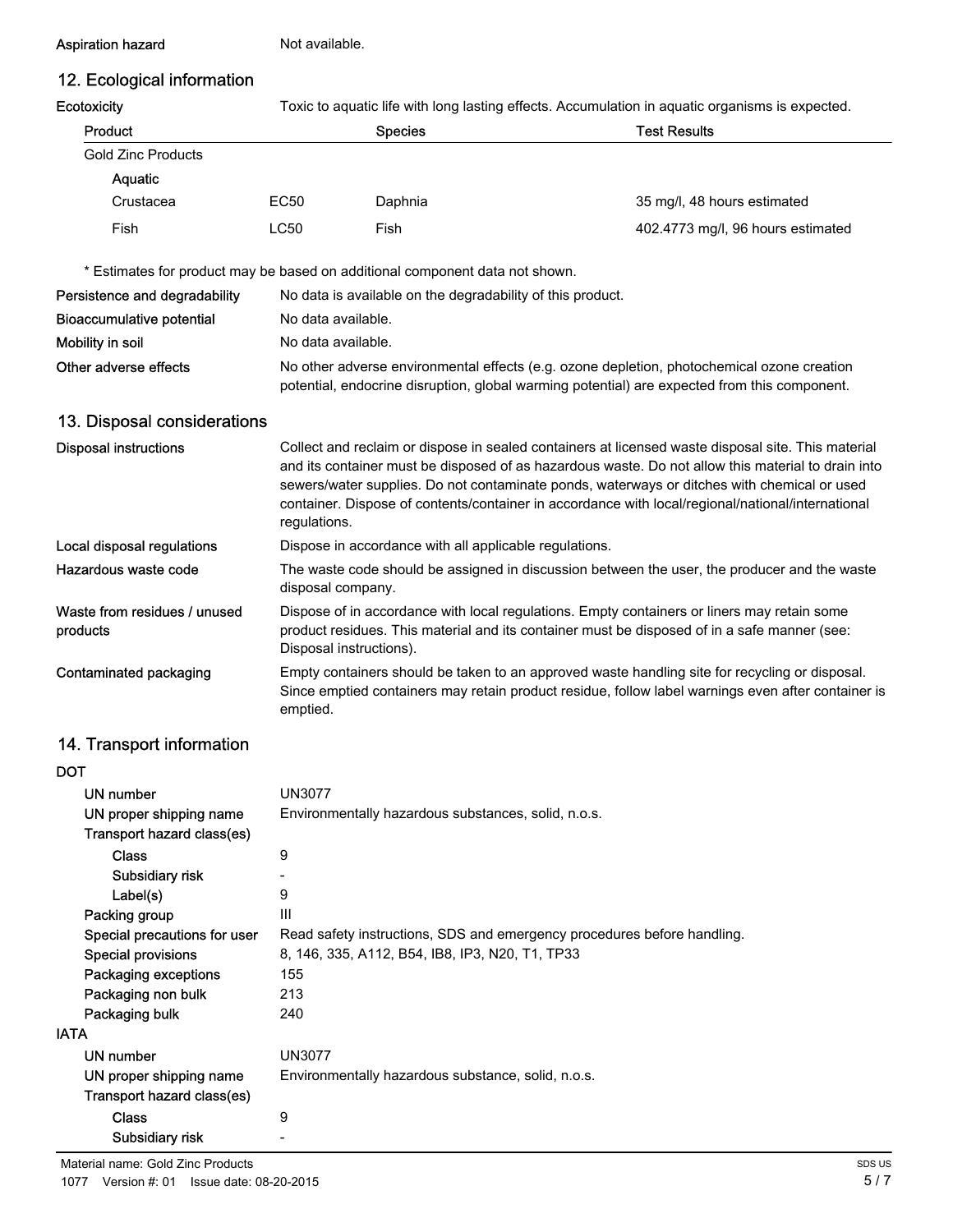| Packing group                   | Ш                                                                       |
|---------------------------------|-------------------------------------------------------------------------|
| <b>Environmental hazards</b>    | No.                                                                     |
| <b>ERG Code</b>                 | 9L                                                                      |
| Special precautions for user    | Read safety instructions, SDS and emergency procedures before handling. |
| Other information               |                                                                         |
| Passenger and cargo<br>aircraft | Allowed.                                                                |
| Cargo aircraft only             | Allowed.                                                                |
| <b>IMDG</b>                     |                                                                         |
| UN number                       | <b>UN3077</b>                                                           |
| UN proper shipping name         | ENVIRONMENTALLY HAZARDOUS SUBSTANCE, SOLID, N.O.S.                      |
| Transport hazard class(es)      |                                                                         |
| <b>Class</b>                    | 9                                                                       |
| Subsidiary risk                 |                                                                         |
| Packing group                   | Ш                                                                       |
| <b>Environmental hazards</b>    |                                                                         |
| Marine pollutant                | No.                                                                     |
| <b>EmS</b>                      | $F-A, S-F$                                                              |
| Special precautions for user    | Read safety instructions, SDS and emergency procedures before handling. |
|                                 |                                                                         |



General information **DOT Regulated Marine Pollutant. IMDG Regulated Marine Pollutant.** 

#### 15. Regulatory information

US federal regulations

This product is a "Hazardous Chemical" as defined by the OSHA Hazard Communication Standard, 29 CFR 1910.1200. All components are on the U.S. EPA TSCA Inventory List.

#### TSCA Section 12(b) Export Notification (40 CFR 707, Subpt. D)

Not regulated.

#### CERCLA Hazardous Substance List (40 CFR 302.4)

Zinc (CAS 7440-66-6) Listed.

US. OSHA Specifically Regulated Substances (29 CFR 1910.1001-1050)

Not listed.

#### Superfund Amendments and Reauthorization Act of 1986 (SARA) Hazard categories

Immediate Hazard - No Delayed Hazard - No Fire Hazard - No Pressure Hazard - No Reactivity Hazard - No

#### SARA 302 Extremely hazardous substance

Not listed.

#### SARA 311/312 Hazardous No chemical